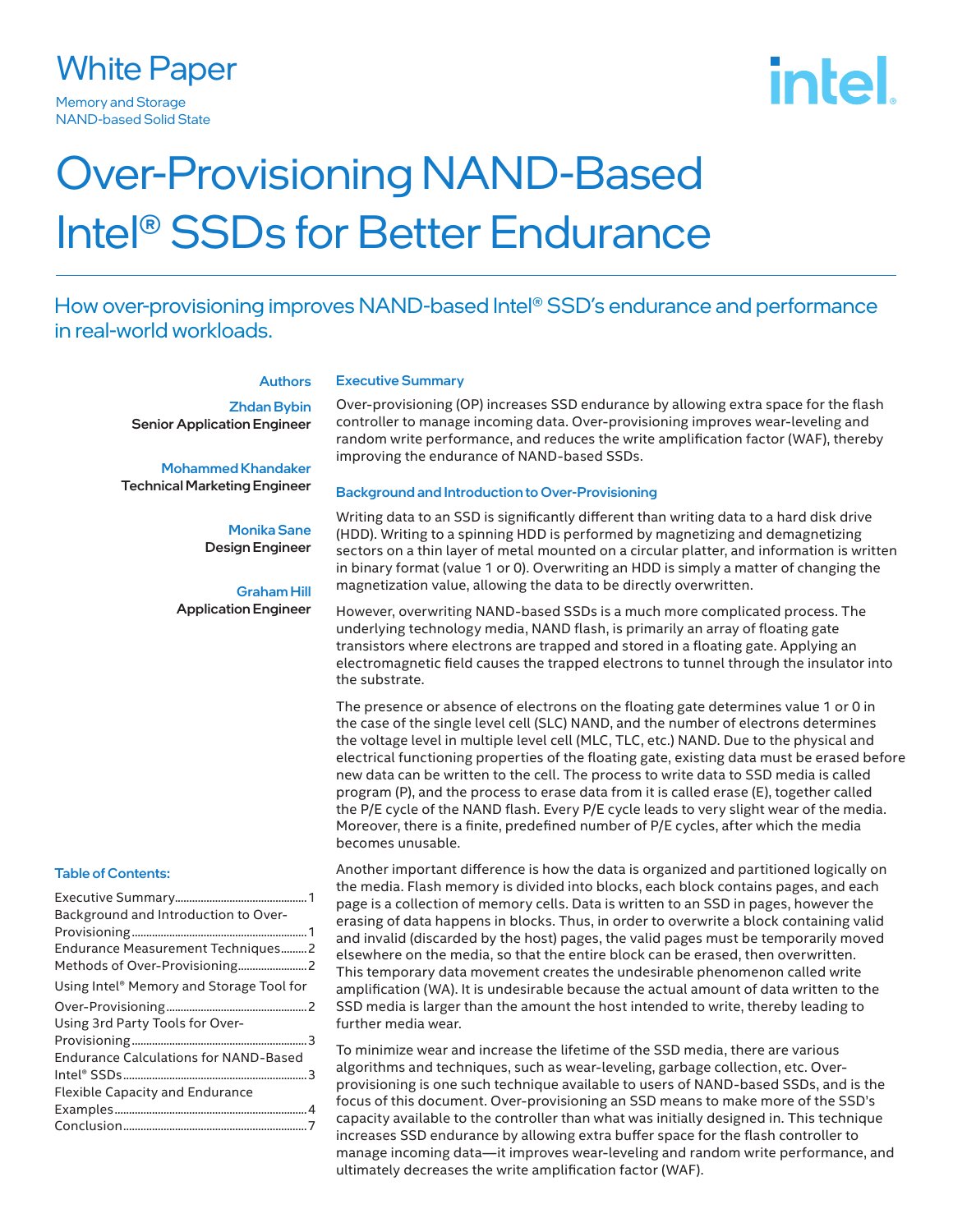In contrast, Intel® Optane™ SSDs don't use garbage collection or wear-leveling techniques because of the entirely different endurance mechanism and superior underlying nature of the Intel® Optane™ technology. In environments where very high endurance is required, Intel recommends using Intel® Optane™ technology-based SSDs such as Intel® Optane™ SSD 905P Series, or Intel® Optane™ SSD DC P4800X Series with its exceptional endurance rating of up to 60 drive writes per day (DWPD).

To provide an SSD controller with the spare capacity needed to move the data around when programming or erasing partially invalid pages or blocks, each SSD has "factory over-provisioned" area. This area is not addressable by the host/user and may vary in size depending on SSD model and capacity. Effective size of this area can influence the WAF for a workload that uses 100% logical block address (LBA) span of the drive.

Sacrificing user-addressable capacity by manually increasing the effective SSD's spare area allocation will result in endurance gains due to WAF decrease, as well as improvements in random write performance and quality of service (QoS) due to fewer SSD controller housekeeping activities. This method of OP is similar to the HDD concept called "short stroking" the drive.

Endurance Measurement Techniques



As previously discussed, SSD endurance is the ability to withstand the repeated writing of data, and the ability to retain that data for a period of time (data retention). NAND endurance is measured in terms of petabytes written (PBW) or DWPD and is dependent on a number of factors: the maximum media P/E cycles specification, capacity, workload, and firmware (FW) techniques that are employed to lower the WAF.

Endurance (Peta Bytes Written, PBW) =  $\frac{Raw\, Drive\, Capacity + NAND\, P}{WAF}$ 

Endurance (DWPD for 5 years) =  $\frac{Endurance(PBW)}{Rated drive density * 5 * 365}$ 

Under demanding enterprise workloads, NAND-based SSDs can wear out quicker due to higher WAF which is defined as the ratio of NAND writes/host writes. Host writes is the data sent from the operating system (OS) to the SSD while NAND writes are what is actually written from the controller to NAND. Normally, NAND writes > host writes, due to metadata and rearranging of available space on NAND. A minimal WAF—as close to 1.0 as possible—is desirable to minimize wear and increase SSD lifetime. In some cases, WAF can

be < 1 if the SSD controller has compression mechanisms built in.

$$
WAF = \frac{NAND \, WRITES}{HOST \, WRITES}
$$

WAF is different for each workload. One of the more demanding workloads is the one described in the Joint Electron Device Engineering Council (JEDEC) endurance specification. The endurance workload can be obtained at [www.jedec.org](http://www.jedec.org)

Intel measures and publishes its data center SSD endurance values for sequential write workload and for the workload specified in JEDEC specifications JESD 218A, JESD219. However, because this is not an industry requirement, other SSD vendors may report endurance numbers measured under the 100% 4KB random write workload. Generally this workload has a WAF that is ~10% lower than a JESD219 workload.

#### Methods of Over-Provisioning

Over-provisioning should be performed on an SSD in a completely clean state. This can be an SSD that is fresh out-of-the-box or an SSD on which a secure erase has been performed.

The three most common methods of over-provisioning an SSD are as follows:

- 1. Limiting the logical volume capacity during partitioning in OS (user will see full capacity in Disk Manager or fdisk).
- 2. Limiting an application to use only a certain LBA range.
- 3. Limiting the Maximum LBA on the drive level, so that in OS, it will appear as a lower-capacity drive.

Please note, method 2 above will not work for the scenario in which the filesystem is deployed on full LBA range.

For method 3 above, while working with Intel® SSDs for the Data Center, customers can use either Intel or 3rd-party tools.

#### Using Intel® Memory and Storage Tool for Over-Provisioning

The easiest tool to use for over-provisioning is Intel® Memory and storage Tool (Intel® MAS), which supports both SATA and NVMe Intel® SSDs, in Linux and Windows environments -

Intel MAS tool can be found here: https://downloadcenter. intel.com/download/29917?v=t

Click [here](https://www.intel.com/content/www/us/en/support/articles/000055927/memory-and-storage.html) for some quick tips on Intel® MAS. Please also note that our previous tool Intel® SSD Data Center Tool will soon reach end of life.

The command sequence for over-provisioning:

**# sudo intelmas show -intelssd** (To get index of the drive)

**# sudo intelmas delete -intelssd 0** (Note: ATA security needs to be NOT frozen and NOT in the locked state, please refer to [https://www.intel.](https://www.intel.com/content/www/us/en/support/articles/000006094/memory-and-storage.html) [com/content/www/us/en/support/articles/000006094/](https://www.intel.com/content/www/us/en/support/articles/000006094/memory-and-storage.html) [memory-and-storage.html](https://www.intel.com/content/www/us/en/support/articles/000006094/memory-and-storage.html) ).

**# sudo intelmas set -intelssd X MaximumLBA=(xGB\x%\LBA\'native')**

**(**example**: sudo intelmas set -intelssd 0 MaximumLBA=80%)**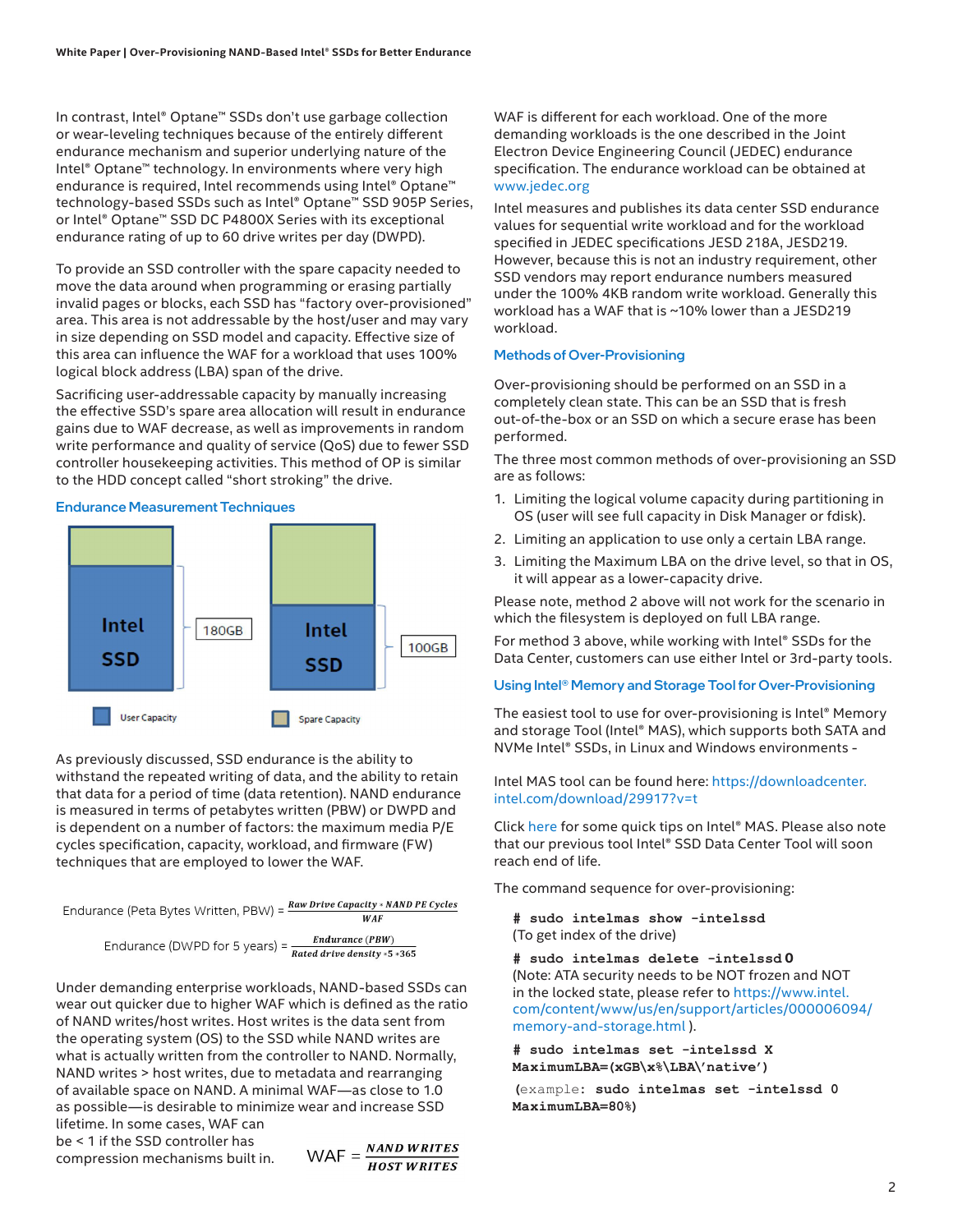#### **White Paper | Over-Provisioning NAND-Based Intel® SSDs for Better Endurance**

*Power cycle the drive or reboot the system.*

| $\int$ root@localhost ~ $\frac{1}{4}$ isdct show -intelssd                                                                                                                                                                      |
|---------------------------------------------------------------------------------------------------------------------------------------------------------------------------------------------------------------------------------|
| - Intel SSD DC S4500 Series PHYS73120349240AGN -                                                                                                                                                                                |
| Bootloader : Property not found<br>DevicePath : /dev/sq0<br>DeviceStatus : Healthy<br>Firmware : SCV10111<br>FirmwareUpdateAvailable : The selected Intel SSD contains current firmware as of<br>this tool release.<br>Index: 0 |
| ModelNumber : INTEL SSDSC2KB240G7<br>ProductFamily : Intel SSD DC S4500 Series<br>SerialNumber : PHYS73120349240AGN                                                                                                             |
| [root@localhost ~]# isdct set -intelssd 0 maximumlba=200GB<br>Set MaximumLBA successful. Please power cycle the device.<br>$ $ [root@localhost ~]# $ $                                                                          |

The way we recognize an over-provisioned drive is illustrated in picture below (notice how MaximumLBA < NativeMaxLBA) :

#### **# sudo intelmas show –all –intelssd 0**

```
Maximum BA :
MediumPriorityWeightArbitration : Device does not support this command set.
ModelNumber : INTFL SSDSC2KB240G7
NUMePowerState : Device does not support this command set.<br>NUMePowerState : Device does not support this command set.<br>NativeMaxLBA : <mark>468862127</mark>
OFM + GenericPLITestTimeInterval : 10080 minutes
PhySpeed : 6.0 Gbps<br>PhysicalSectorSize : 4096 bytes
PhysicalSize : 20000000512<br>PowerGovernorAveragePower : 4000 milliwatts
```
An over-provisioned SSD can be reverted to its native capacity as shown in image below. Also, it is best practice to put the SSD in standby mode before power cycling it. This can be done as follows:

**# sudo intelmas set –intelssd 0 maximumlba=native**

**# sudo intelmas start -intelssd 0 -standby**

[root@localhost ~]# isdct set -intelssd 0 maximumlba=native Set MaximumLBA successful. Please power cycle the device. [root@localhost ~]# isdct start -intelssd 0 -standby

StandbyImmediate PHYS73120349240AGN -

Status : Completed successfully.

#### Using 3rd Party Tools for Over-Provisioning

One of the most popular Linux tools for working with SATA drives is HDParm - for our examples we used HDParm v. 9.49. Just as when using Intel SSD DCT, secure erase must be performed on the SSD before over-provisioning it.

**# sudo hdparm --user-master u --security-set-pass 123 /dev/sdX**

#### **# sudo hdparm --security-erase 123 /dev/sdX**

The command for over-provisioning would be:

**# sudo hdparm -N /dev/sdX (To find the maximum sector count)**

**# sudo hdparm -NpXXXXXXXXX -yes-i-know-what-iam-doing /dev/sdX**

(This enables host-protected area and sets the number of visible sectors to the count appearing immediately following -Np.)

For NVMe SSDs, we recommend the nvme-cli – open source tool developed by an Intel engineer. Please refer to the manual (man pages) for examples.

#### Endurance Calculations for NAND-Based Intel® SSDs

Intel SSDs for the data center have timed workload SMART indicators (E2h, E3h, E4h) that allow users to easily calculate the lifetime of the SSD under any given real-world workload, using actual NAND wear statistics. The E2h attribute measures the wear endured by the SSD during the timed workload; E3h tracks the workload's read/write ratio; and E4h reports the number of minutes spent during the workload.

These attributes must be reset prior to applying the characteristic workload, by issuing the SMART Execute Immediate ATA command (for SATA SSDs) or NVMe Vendor Unique Set Features D5h command (for NVMe SSDs). Intel recommends applying a full characteristic cycle of the expected workload, i.e., 8-hours, 24-hours, 1 week etc., while the minimum requirement is a 60 minute workload with enough write pressure to make E2h increase its counter by 1, which is equivalent to ~0.001% overall media wear.

If Intel SSD DCT is used, the tool will do all the calculations on the user's behalf.

The commands are as follows:

**# sudo intelmas set –intelssd 0 EnduranceAnalyzer =reset** (This resets the attributes prior to the test.)

Once reset, raw values for E2h/E3h/E4h will show '65535' and will stay the same until the representative workload is applied for at least 60 minutes.

root@localhost fiol# isdct set -intelssd 0 enduranceanalyzer=reset Set EnduranceAnalyzer successful. Completed successfully. root@localhost fio]# isdct show -smart E2 -intelssd 0

SMART Attributes PHYS73120349240AGN -

 $E2 -$ 

Action : Pass Description : Timed Workload - Media Wear  $ID : E2$ Normalized : 100 Raw : 65535 Status : 50 Threshold :  $0$ Worst : 100

After the test is done, Intel SSD DCT can provide the estimated life calculation using the following command:

#### **# sudo intelmas show -all –intelssd 0**

Without Intel tools, the same calculations can be made using E2h/E3h/E4h 'raw' values. Here is a real-world application example after testing a 240 GB Intel® SSD DC S4500:

| Attribute      | <b>Attribute Name</b>                | Value @<br>test start | Value @<br>test end |
|----------------|--------------------------------------|-----------------------|---------------------|
| E1             | <b>Host Writes</b>                   | 14308                 | 26173               |
| E <sub>2</sub> | Timed Workload Media Wear            | 65535                 | 41                  |
| E <sub>3</sub> | Timed Workload Host Read/Write Ratio | 65535                 | 65                  |
| E4             | Timed Workload Timer                 | 65535                 | 8624                |

Based on this data, we can calculate following:

Host writes =  $E1_{end} - E1_{start}$  = 11865 units \* 32MB per unit = 370 GB

Time spent during test = 8624 min  $/$  24  $/$  60 = 6 days

Workload read/write ratio = 65%/35% R/W

Media wear = 41 (=E2 reading in the above table)/1024 = 0.040%

Estimated drive's life remaining = 6 days  $*$  100 % / 0.04 % = 15000 days = 41.1 years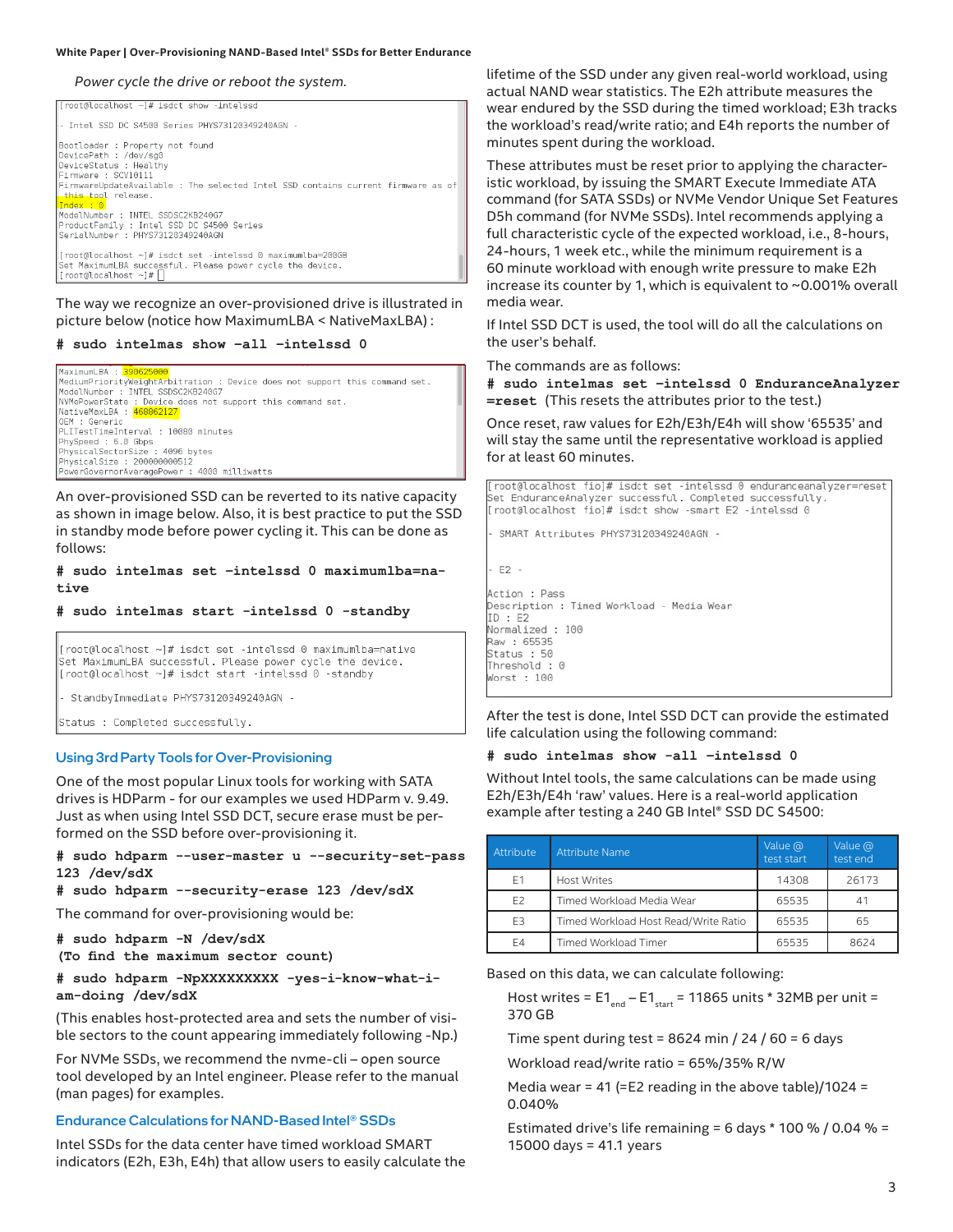#### Flexible Capacity and Endurance Examples

The next section provides examples of the capacity/endurance tradeoffs for the latest Intel® SSDs. The following tables provide over-provisioning (OP) values for popular endurance levels, based on simulation calculations. The tables provide answers to questions like how to get from 1 DWPD to 3 DWPD, or from 3 DWPD to 5 DWPD, or for popular over-provisioning and capacity levels, i.e. 10%, 20% or 400GB, etc. Different endurance levels are shown if sequential workload is dominant compared to JEDEC workloads or 4K random write (RW) workloads.

| <b>SKU</b> | Size (GB) | No OP JEDEC Endurance |             | No OP Seq Write Endurance |             | Size (GB) |            | 10% OP 4K RW Endurance |
|------------|-----------|-----------------------|-------------|---------------------------|-------------|-----------|------------|------------------------|
| D3-S4510   |           | <b>PBW</b>            | <b>DWPD</b> | <b>PBW</b>                | <b>DWPD</b> | 10%OP     | <b>PBW</b> | <b>DWPD</b>            |
|            | 240       | 0.9                   | 2.1         | 2.9                       | 6.7         | 216       | 1.3        | 3.4                    |
|            | 480       | 1.2                   | 1.4         | 5.5                       | 6.2         | 432       | 2.1        | 2.7                    |
| 2.5"       | 960       | 3.5                   | 2.0         | 11.2                      | 6.4         | 864       | 5.2        | 3.3                    |
|            | 1920      | 6.5                   | 1.8         | 20.0                      | 5.7         | 1728      | 9.5        | 3.0                    |
|            | 3840      | 9.9                   | 1.4         | 30.0                      | 4.3         | 3456      | 14.9       | 2.4                    |
|            | 7680      | 12.3                  | 0.9         | 47.5                      | 3.4         | 6912      | 22.0       | 1.7                    |

#### **Flexible Capacity and Endurance Calculations for Intel® SSD D3-S4510 (2.5"):**

|           | 2 DWPD 4K RW Endurance |             | Size (GB) |            | 20% OP 4K RW Endurance |           | 3 DWPD 4K RW Endurance |             |
|-----------|------------------------|-------------|-----------|------------|------------------------|-----------|------------------------|-------------|
| Size (GB) | <b>PBW</b>             | <b>DWPD</b> | 20% OP    | <b>PBW</b> | <b>DWPD</b>            | Size (GB) | <b>PBW</b>             | <b>DWPD</b> |
| 240       | 0.9                    | 2.1         | 192       | 1.7        | 5.0                    | 223       | 1.2                    | 3.0         |
| 455       | 1.7                    | 2.0         | 384       | 3.0        | 4.2                    | 422       | 2.3                    | 3.0         |
| 960       | 3.5                    | 2.0         | 768       | 6.8        | 4.9                    | 886       | 4.8                    | 3.0         |
| 1890      | 7.1                    | 2.0         | 1536      | 12.9       | 4.6                    | 1731      | 9.5                    | 3.0         |
| 3600      | 13.1                   | 2.0         | 3072      | 21.5       | 3.8                    | 3225      | 17.7                   | 3.0         |
| 6700      | 24.5                   | 2.0         | 6144      | 30.7       | 2.7                    | 5960      | 32.7                   | 3.0         |

#### **Flexible Capacity and Endurance Calculations for Intel® SSD D3-S4510 (M.2):**

| <b>SKU</b> | Size (GB) | No OP Seg Write Endurance<br>No OP JEDEC Endurance |             | Size (GB)  |             | 10% OP 4K RW Endurance |            |             |
|------------|-----------|----------------------------------------------------|-------------|------------|-------------|------------------------|------------|-------------|
| D3-S4510   |           | <b>PBW</b>                                         | <b>DWPD</b> | <b>PBW</b> | <b>DWPD</b> | 10%OP                  | <b>PBW</b> | <b>DWPD</b> |
|            | 240       | 0.9                                                | 2.1         | 2.9        | 6.7         | 216                    | 1.3        | 3.4         |
| M.2        | 480       |                                                    | 1.3         | 5.5        | 6.2         | 432                    | 2.2        | 2.7         |
|            | 960       | 2.3                                                | 1.3         | 10.5       | 6.0         | 864                    | 4.2        | 2.7         |

| Size (GB) | 3 DWPD 4K RW Endurance |             | Size GB |            | 20% OP 4K RW Endurance |           |            | 5 DWPD 4K RW Endurance |
|-----------|------------------------|-------------|---------|------------|------------------------|-----------|------------|------------------------|
|           | <b>PBW</b>             | <b>DWPD</b> | 20% OP  | <b>PBW</b> | <b>DWPD</b>            | Size (GB) | <b>PBW</b> | <b>DWPD</b>            |
| 222       | 1.2                    | 3.0         | 192     | 1.7        | 5.0                    | 191       | 1.7        | 5.0                    |
| 423       | 2.3                    | 3.0         | 384     | 3.1        | 4.4                    | 367       | 3.4        | 5.0                    |
| 843       | 4.6                    | 3.0         | 768     | 6.0        | 4.3                    | 729       | 6.7        | 5.0                    |

#### **Flexible Capacity and Endurance Calculations for Intel® SSD D3-S4610:**

| <b>SKU</b> | Size (GB) |            | No OP JEDEC Endurance | No OP Seq Write Endurance |             | Size (GB) |            | 10% OP 4K RW Endurance |
|------------|-----------|------------|-----------------------|---------------------------|-------------|-----------|------------|------------------------|
| D3-S4610   |           | <b>PBW</b> | <b>DWPD</b>           | <b>PBW</b>                | <b>DWPD</b> | 10%OP     | <b>PBW</b> | <b>DWPD</b>            |
|            | 240       | 1.6        | 3.6                   | 3.3                       | 7.6         | 216       | 1.9        | 4.9                    |
|            | 480       | 3.0        | 3.5                   | 6.5                       | 7.4         | 350       | 3.9        | 5.0                    |
| 2.5"       | 960       | 5.8        | 3.3                   | 12.5                      | 7.1         | 864       | 7.6        | 4.8                    |
|            | 1920      | 9.4        | 2.7                   | 21.5                      | 6.1         | 1728      | 12.8       | 4.0                    |
|            | 3840      | 15.2       | 2.2                   | 32.2                      | 4.6         | 3456      | 22.1       | 3.5                    |
|            | 7680      | 23.9       | 1.7                   | 48.2                      | 3.4         | 6912      | 36.3       | 2.9                    |

|           | 5 DWPD 4K RW Endurance |             | Size GB |            | 20% OP 4K RW Endurance |           | 10 DWPD 4K RW Endurance |             |
|-----------|------------------------|-------------|---------|------------|------------------------|-----------|-------------------------|-------------|
| Size (GB) | <b>PBW</b>             | <b>DWPD</b> | 20% OP  | <b>PBW</b> | <b>DWPD</b>            | Size (GB) | <b>PBW</b>              | <b>DWPD</b> |
| 215       | 2.0                    | 5.0         | 192     | 2.3        | 6.5                    | 152       | 2.8                     | 10.1        |
| 430       | 3.9                    | 5.0         | 384     | 4.6        | 6.6                    | 306       | 5.6                     | 10.0        |
| 850       | 7.8                    | 5.0         | 768     | 8.9        | 6.3                    | 600       | 11.0                    | 10.0        |
| 1593      | 14.5                   | 5.0         | 1536    | 15.3       | 5.4                    | 1110      | 20.2                    | 10.0        |
| 2975      | 27.2                   | 5.0         | 3072    | 26.2       | 4.7                    | 2110      | 38.6                    | 10.0        |
| 5358      | 48.5                   | 5.0         | 6144    | 42.7       | 3.8                    | 3760      | 68.7                    | 10.0        |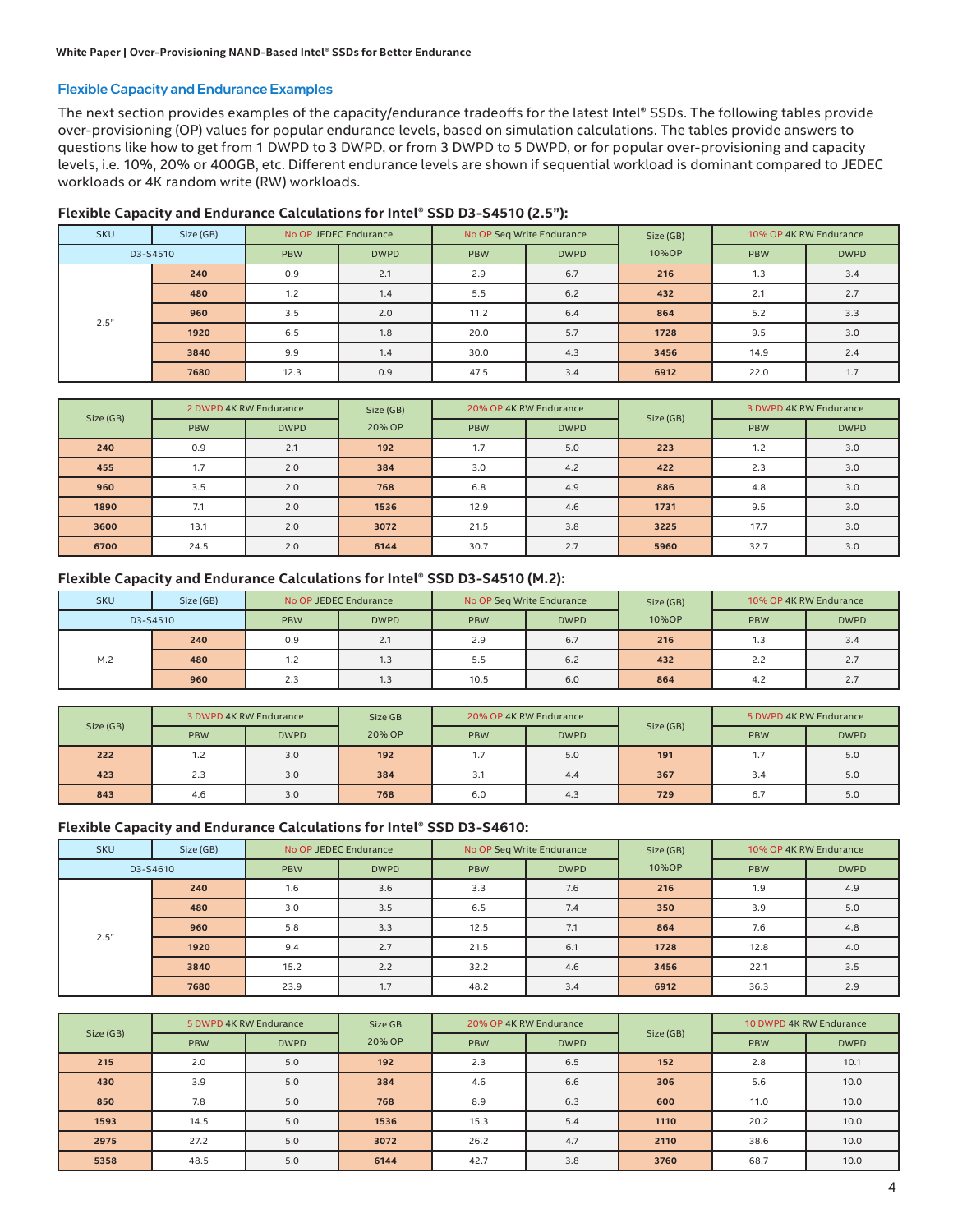| <b>SKU</b> | Size (GB) | No OP JEDEC Endurance |             | <b>Sequential Write Endurance</b> |             | Size (GB) |            | 10% OP 4K RW Endurance |
|------------|-----------|-----------------------|-------------|-----------------------------------|-------------|-----------|------------|------------------------|
| P4510      |           | <b>PBW</b>            | <b>DWPD</b> | <b>PBW</b>                        | <b>DWPD</b> | 10% OP    | <b>PBW</b> | <b>DWPD</b>            |
|            | 1000      | 1.92                  | 1.05        | 5.62                              | 3.00        | 900       | 2.78       | 1.69                   |
|            | 2000      | 2.61                  | 0.7         | 10.90                             | 2.90        | 1800      | 4.43       | 1.35                   |
| U.2 15mm   | 4000      | 6.3                   | 0.85        | 21.84                             | 2.80        | 3600      | 10.02      | 1.52                   |
|            | 8000      | 13.88                 | 0.9         | 44.25                             | 3.00        | 7200      | 21.3       | 1.62                   |
| M.2        | 1000      | 0.98                  | 0.54        | 5.13                              | 2.81        | 900       | 1.91       | 1.16                   |
| 110mm      | 2000      | 1.95                  | 0.53        | 10.26                             | 2.81        | 1800      | 3.79       | 1.15                   |

| <b>SKU</b> | Size (GB) | 20% OP 4K RW Endurance |             |           | 3 DWPD 4K RW Endurance |             |
|------------|-----------|------------------------|-------------|-----------|------------------------|-------------|
| P4510      | 20% OP    | <b>PBW</b>             | <b>DWPD</b> | Size (GB) | <b>PBW</b>             | <b>DWPD</b> |
|            | 800       | 3.56                   | 2.44        | 735       | 4.02                   |             |
|            | 1600      | 6.13                   | 2.1         | 1400      | 7.63                   | 2.98        |
| U.2 15mm   | 3200      | 13.29                  | 2.27        | 2870      | 15.72                  | 3           |
|            | 6400      | 27.74                  | 2.37        | 5840      | 31.86                  | 2.99        |
| M.2 110mm  | 800       | 2.78                   | 1.9         | 680       | 3.69                   | 2.97        |
|            | 1600      | 5.52                   | 1.89        | 1350      | 7.4                    |             |

#### **Flexible Capacity and Endurance Calculations for Intel® SSD P4610 Series:**

| <b>SKU</b>       | Size (GB) | No OP JEDEC Endurance |             |            | No OP Seg Write Endurance | Size (GB) | 10% OP 4K RW Endurance |             |
|------------------|-----------|-----------------------|-------------|------------|---------------------------|-----------|------------------------|-------------|
| P4610            |           | <b>PBW</b>            | <b>DWPD</b> | <b>PBW</b> | <b>DWPD</b>               | 10%OP     | <b>PBW</b>             | <b>DWPD</b> |
|                  | 1600      | 12.25                 | 4.19        | 21.18      | 7.25                      | 1440      | 14.69                  | 5.59        |
| 2.5"             | 3200      | 21.85                 | 3.74        | 41.03      | 7.02                      | 2880      | 26.85                  | 5.1         |
| 15 <sub>mm</sub> | 6400      | 36.54                 | 3.13        | 78.09      | 6.68                      | 5760      | 47.01                  | 4.47        |
|                  | 7680      | 44.25                 | 3.15        | 93.97      | 6.7                       | 6900      | 56.94                  | 4.52        |

|           | 5 DWPD 4K RW Endurance |             | Size (GB) |            | 20% OP 4K RW Endurance |           | 10 DWPD 4K RW Endurance |             |
|-----------|------------------------|-------------|-----------|------------|------------------------|-----------|-------------------------|-------------|
| Size (GB) | <b>PBW</b>             | <b>DWPD</b> | 20% OP    | <b>PBW</b> | <b>DWPD</b>            | Size (GB) | <b>PBW</b>              | <b>DWPD</b> |
| 1500      | 13.8                   | 5.04        | 1200      | 17.92      | 8.18                   | 1060      | 19.52                   | 10.08       |
| 2900      | 26.55                  | 5.01        | 2500      | 32.26      | 7.07                   | 2050      | 37.64                   | 10.05       |
| 5500      | 50.99                  | 5.08        | 5000      | 58.17      | 6.37                   | 3925      | 71.68                   | 10          |
| 6650      | 60.76                  |             | 6000      | 70.07      | 6.39                   | 4720      | 86.21                   | 10          |

#### **Flexible Capacity and Endurance Calculations for Intel® SSD D5-P4320/D5-P4420/D5-P4326 Series:**

| <b>SKU</b> | Size (GB) | No OP JEDEC / 16K <sup>1</sup> Endurance |             |            | No OP Seg Write Endurance | Size (GB) | 10% OP 4K RW Endurance |             |
|------------|-----------|------------------------------------------|-------------|------------|---------------------------|-----------|------------------------|-------------|
|            |           | <b>PBW</b>                               | <b>DWPD</b> | <b>PBW</b> | <b>DWPD</b>               | 10%OP     | <b>PBW</b>             | <b>DWPD</b> |
| P4320      | 7680      | 2.8                                      | 0.2         | 12.3       | 0.88                      | 6900      | 4.94                   | 0.39        |
| P4420      | 7680      | 6.7                                      | 0.48        | 28.1       | 2.01                      | 6900      | 9.89                   | 0.78        |
| P4326      | 15360     | 6.2                                      | 0.18        | 25.4       | 0.9                       | 13800     | 9.34                   | 0.37        |

|           | 1 DWPD 4K RW Endurance |             | 20% OP 4K RW Endurance<br>Size (GB) |            | Size (GB)   | 2 DWPD 4K RW Endurance |            |             |
|-----------|------------------------|-------------|-------------------------------------|------------|-------------|------------------------|------------|-------------|
| Size (GB) | <b>PBW</b>             | <b>DWPD</b> | 20% OP                              | <b>PBW</b> | <b>DWPD</b> |                        | <b>PBW</b> | <b>DWPD</b> |
| 5000      | 9.31                   | 1.02        | 6100                                | 6.94       | 0.62        | 3300                   | 11.98      | 1.99        |
| 6500      | 11.9                   |             | 6100                                | 13.89      | 1.25        | 5050                   | 18.41      |             |
| 10000     | 18.26                  |             | 12200                               | 13.39      | 0.6         | 6500                   | 23.9       | 2.01        |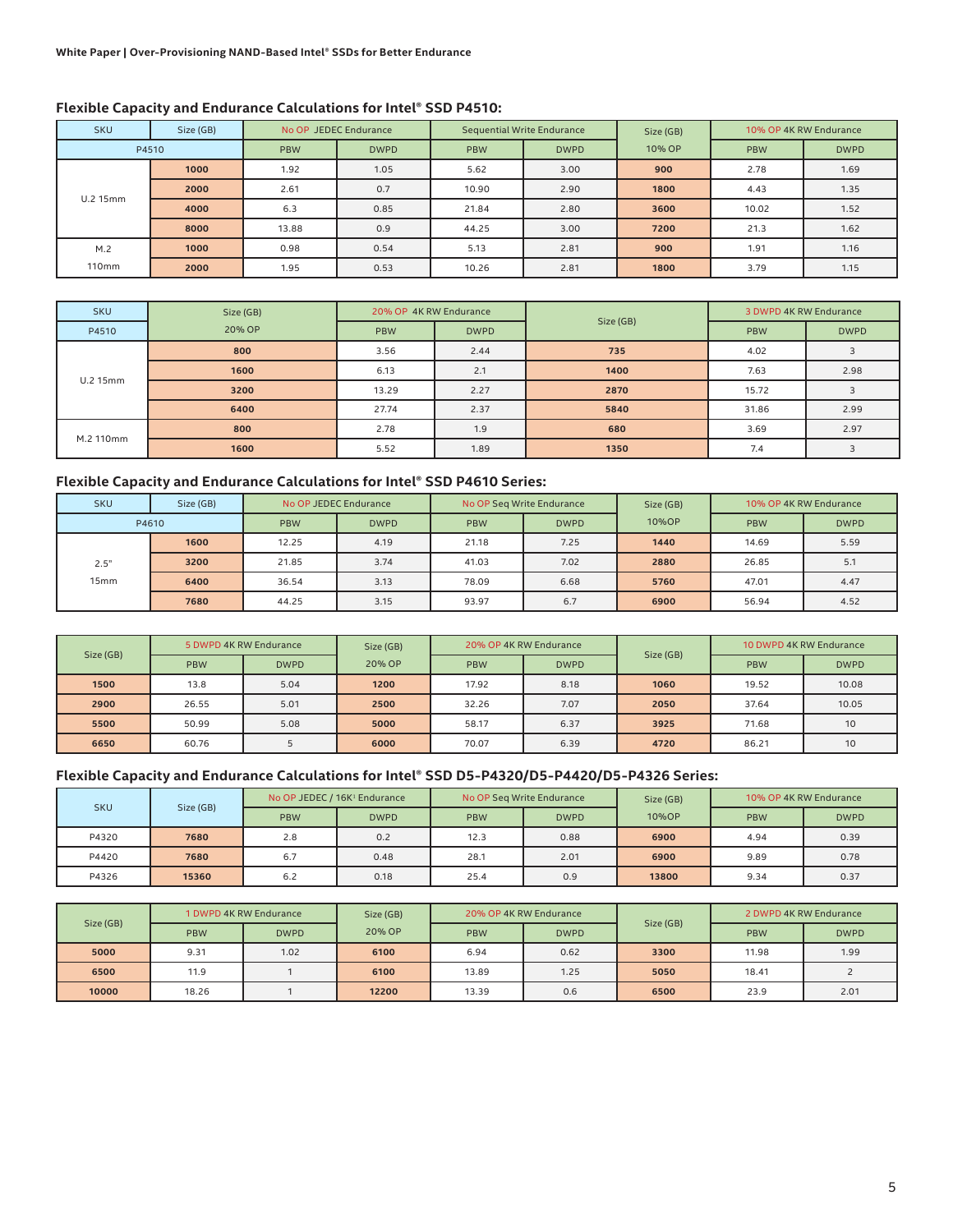#### **White Paper | Over-Provisioning NAND-Based Intel® SSDs for Better Endurance**

The Intel SSD DC D5-P4320/D5-P4420/D5-P4326 Series is designed with QLC-based NAND, compared to previous generations of drives with TLC-based NAND. The endurance values for these SSDs differ from those of the previous generations, because of these variations we've provided more data in the charts and graphs below. This additional information is included to provide clearer understanding of the true endurance of these drives under different real-world workloads.

| <b>Write Workload</b>                |             | D5-P4320 7.68TB | D5-P4420 7.68TB |            | D5-P4326 15.36TB <sup>1</sup> |            |
|--------------------------------------|-------------|-----------------|-----------------|------------|-------------------------------|------------|
|                                      | <b>DWPD</b> | <b>TBW</b>      | <b>DWPD</b>     | <b>TBW</b> | <b>DWPD</b>                   | <b>TBW</b> |
| 100% 128KB Sequential                | 1.01        | 14,100          | 2.01            | 28,100     | 1.02                          | 28,500     |
| 90% 128KB Sequential; 10% 4KB Random | 1.01        | 14.100          | 2.01            | 28,100     | 1.01                          | 28,300     |
| 80% 128KB Sequential; 20% 4KB Random | 1.01        | 14,100          | 2.01            | 28,100     | 1.00                          | 28,000     |
| 70% 128KB Sequential; 30% 4KB Random | 1.01        | 14.100          | 2.01            | 28,100     | 0.98                          | 27,400     |
| 50% 128KB Sequential; 50% 4KB Random | 1.01        | 14,100          | 2.01            | 28,100     | 0.94                          | 26,300     |
| 100% 16KB Random                     | 0.24        | 3,300           | 0.48            | 6,700      | 0.21                          | 5,800      |
| 100% 8KB Random                      | 0.25        | 3.500           | 0.50            | 7,000      | 0.10                          | 2,800      |
| 100% 4KB Random                      | 0.28        | 3,900           | 0.58            | 8,100      | 0.05                          | 1,400      |



**Chart 1.** QLC-Based SSDs Endurance per Workload